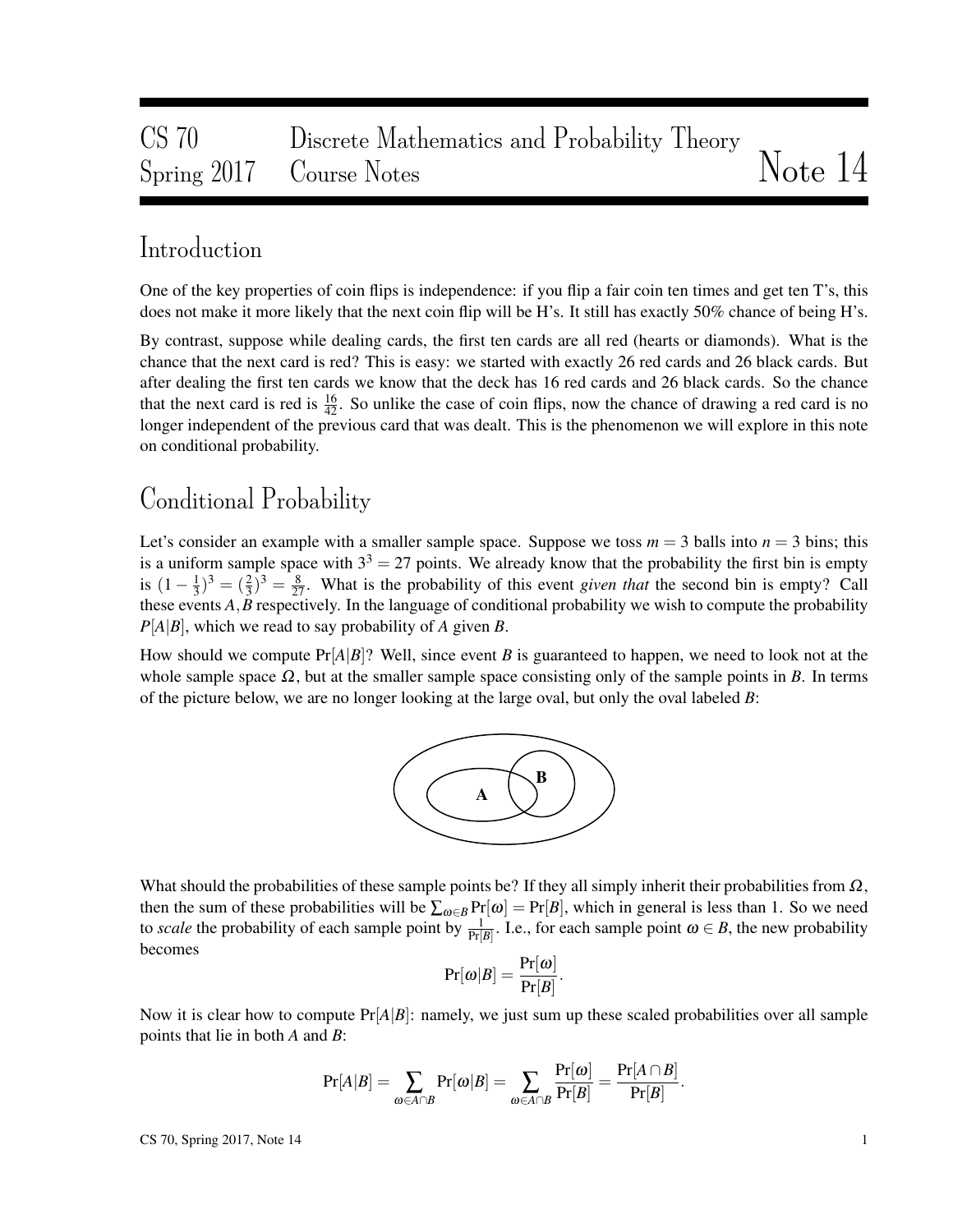**Definition 14.1** (Conditional Probability). *For events A, B in the same probability space, such that*  $Pr[B] > 0$ , *the conditional probability of A given B is*

$$
Pr[A|B] = \frac{Pr[A \cap B]}{Pr[B]}.
$$

Returning to our example, to compute Pr[*A*|*B*] we need to figure out Pr[*A*∩*B*]. But *A*∩*B* is the event that both the first two bins are empty, i.e., all three balls fall in the third bin. So  $Pr[A \cap B] = \frac{1}{27}$  (why?). Therefore,

$$
Pr[A|B] = \frac{Pr[A \cap B]}{Pr[B]} = \frac{1/27}{8/27} = \frac{1}{8}.
$$

Not surprisingly,  $\frac{1}{8}$  is quite a bit less than  $\frac{8}{27}$ : knowing that bin 2 is empty makes it significantly less likely that bin 1 will be empty.

# Example: Card Dealing

Let's apply the ideas discussed above to compute the probability that, when dealing 2 cards and the first card is known to be an ace, the second card is also an ace. Let *B* be the event that the first card is an ace, and let *A* be the event that the second card is an ace. Note that  $P[A] = P[B] = \frac{1}{13}$ .

To compute Pr[ $A|B$ ], we need to figure out Pr[ $A \cap B$ ]. This is the probability that both cards are aces. Note that there are 52 · 51 sample points in the sample space, since each sample point is a sequence of two cards. A sample point is in *A* ∩*B* if both cards are aces. This can happen in  $4 \cdot 3 = 12$  ways.

Since each sample point is equally likely,  $Pr[A \cap B] = \frac{12}{52 \cdot 51}$ . The probability of event *B*, drawing an ace in the first trial, is  $\frac{4}{52}$ . Therefore,

$$
\Pr[A|B] = \frac{\Pr[A \cap B]}{\Pr[B]} = \frac{3}{51}.
$$

Note that this says that if the first card is an ace, it makes it less likely that the second card is also an ace.

## Bayesian Inference

Now that we've introduced the notion of conditional probability, we can see how it is used in real world settings. Conditional probability is at the heart of a subject called *Bayesian inference*, used extensively in fields such as machine learning, communications and signal processing. Bayesian inference is a way to *update knowledge* after making an observation. For example, we may have an estimate of the probability of a given event *A*. After event *B* occurs, we can update this estimate to  $Pr[A|B]$ . In this interpretation,  $Pr[A]$  can be thought of as a *prior* probability: our assessment of the likelihood of an event of interest *A before* making an observation. It reflects our prior knowledge. Pr[*A*|*B*] can be interpreted as the *posterior* probability of *A* after the observation. It reflects our new knowledge.

Here is an example of where we can apply such a technique. A pharmaceutical company is marketing a new test for a certain medical disorder. According to clinical trials, the test has the following properties:

- 1. When applied to an affected person, the test comes up positive in 90% of cases, and negative in 10% (these are called "false negatives").
- 2. When applied to a healthy person, the test comes up negative in 80% of cases, and positive in 20% (these are called "false positives").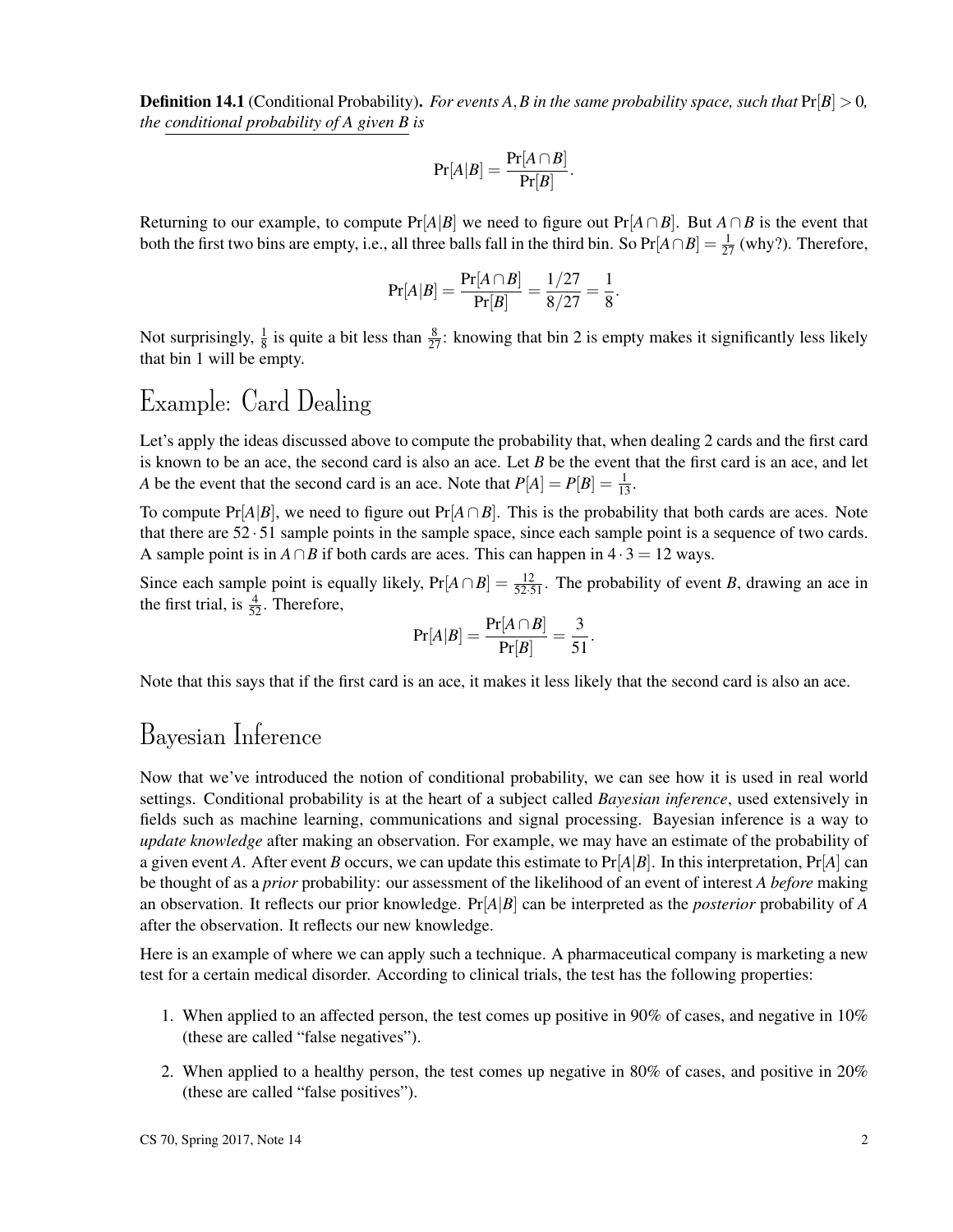Suppose that the incidence of the disorder in the US population is 5%; this is our prior knowledge. When a random person is tested and the test comes up positive, how can we update this probability? (Note that this is presumably *not* the same as the simple probability that a random person has the disorder, which is just  $\frac{1}{20}$ .) The implicit probability space here is the entire US population with uniform probabilities.



The sample space here consists of all people in the US — denote their number by *N* (so  $N \approx 250$  million). Let *A* be the event that a person chosen at random is affected, and *B* be the event that a person chosen at random tests positive. Now we can rewrite the information above:

- $Pr[A] = 0.05$ , (5% of the U.S. population is affected)
- $Pr[B|A] = 0.9$  (90% of the affected people test positive)
- $Pr[B|\overline{A}] = 0.2$  (20% of healthy people test positive)

We want to calculate  $Pr[A|B]$ . We can proceed as follows:

$$
\Pr[A|B] = \frac{\Pr[A \cap B]}{\Pr[B]} = \frac{\Pr[B|A]\Pr[A]}{\Pr[B]} \tag{1}
$$

We obtained the second equality above by applying the definition of conditional probability:

$$
\Pr[B|A] = \frac{\Pr[A \cap B]}{\Pr[A]}
$$

Now we need to compute Pr[*B*]. This is the probability that a random person tests positive. To compute this, we can sum two values: the probability that a healthy person tests positive,  $Pr[\bar{A} \cap B]$  and the probability that an affected person tests positive,  $Pr[A \cap B]$ . We can sum because the events  $\overline{A} \cap B$  and  $A \cap B$  do not intersect:



By again applying the definition of conditional probability we have:

$$
Pr[B] = Pr[A \cap B] + Pr[\overline{A} \cap B] = Pr[B|A]Pr[A] + Pr[B|\overline{A}](1 - Pr[A])
$$
\n(2)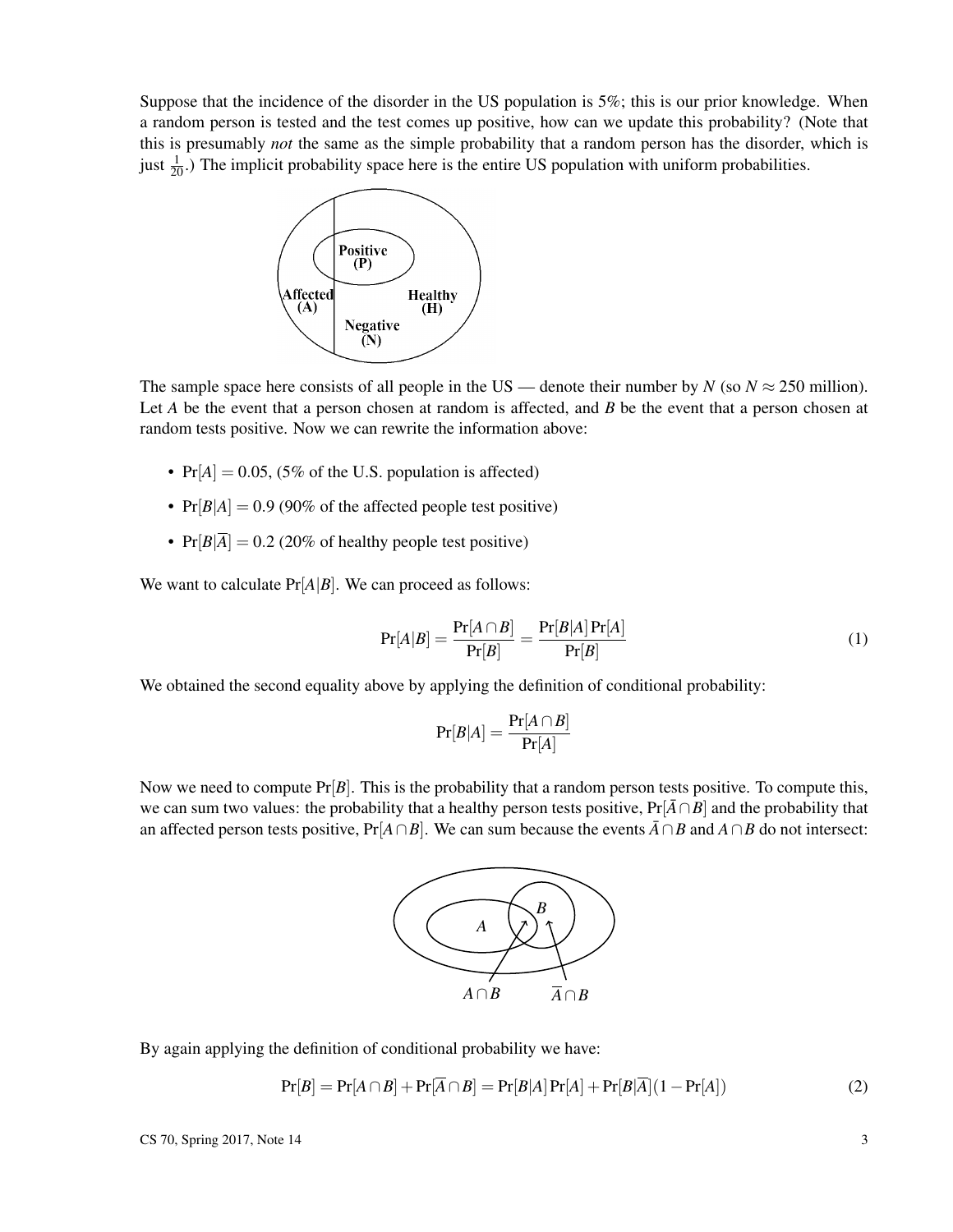Combining equations (1) and (2), we have expressed  $Pr[A|B]$  in terms of  $Pr[A], Pr[B|A]$  and  $Pr[B|\overline{A}]$ :

$$
Pr[A|B] = \frac{Pr[B|A]Pr[A]}{Pr[B|A]Pr[A] + Pr[B|\overline{A}](1 - Pr[A])}
$$
\n(3)

By plugging in the values written above, we obtain  $Pr[A|B] = \frac{9}{47} \approx .19$ .

Equation (3) is useful for many inference problems. We are given Pr[*A*], which is the (unconditional) probability that the event of interest *A* happens. We are given  $Pr[B|A]$  and  $Pr[B|\overline{A}]$ , which quantify how noisy the observation is. (If  $Pr[B|A] = 1$  and  $Pr[B|\overline{A}] = 0$ , for example, the observation is completely noiseless.) Now we want to calculate  $Pr[A|B]$ , the probability that the event of interest happens given we made the observation. Equation (3) allows us to do just that.

Of course, equations (1), (2) and (3) are derived from the basic axioms of probability and the definition of conditional probability, and are therefore true with or without the above Bayesian inference interpretation. However, this interpretation is very useful when we apply probability theory to study inference problems.

# Bayes' Rule and Total Probability Rule

Equations (1) and (2) are very useful in their own right. The first is called Bayes' Rule and the second is called the **Total Probability Rule**. Bayes' rule is useful when one wants to calculate  $Pr[A|B]$  but one is given Pr[*B*|*A*] instead, i.e. it allows us to "flip" things around.

The Total Probability rule is an application of the strategy of "dividing into cases" .There are two possibilities: either an event *A* happens or *A* does not happen. If *A* happens the probability that *B* happens is Pr[*B*|*A*]. If *A* does not happen, the probability that *B* happens is  $Pr[B|A]$ . If we know or can easily calculate these two probabilities and also  $Pr[A]$ , then the total probability rule yields the probability of event *B*.

# Example: Tennis Match

You are about to play a tennis match against a randomly chosen opponent and you wish to calculate your probability of winning. You know your opponent will be one of two people, *X* or *Y*. If person *X* is chosen, you will win with probability .7. If person *Y* is chosen, you will win with probability .3. Your opponent is chosen by flipping a coin with bias .6 in favor of *X*.

Let's first determine which events we are interested in. Let *A* be the event that you win. Let  $B_1$  be the event that person *X* is chosen, and let  $B_2$  be the event that person *Y* is chosen. We wish to calculate  $Pr[A]$ . Here is what we know so far:

- $Pr[A|B_1] = 0.7$ , (if person *X* is chosen, you win with probability .7)
- $Pr[A|B_2] = 0.3$  (if person *Y* is chosen, you win with probability .3)
- $Pr[B_1] = 0.6$  (person *X* is chosen with probability .6)
- $Pr[B_2] = 0.4$  (person *Y* is chosen with probability .4)

By using the Total Probability rule, we have:

$$
Pr[A] = Pr[A|B_1] Pr[B_1] + Pr[A|B_2] Pr[B_2].
$$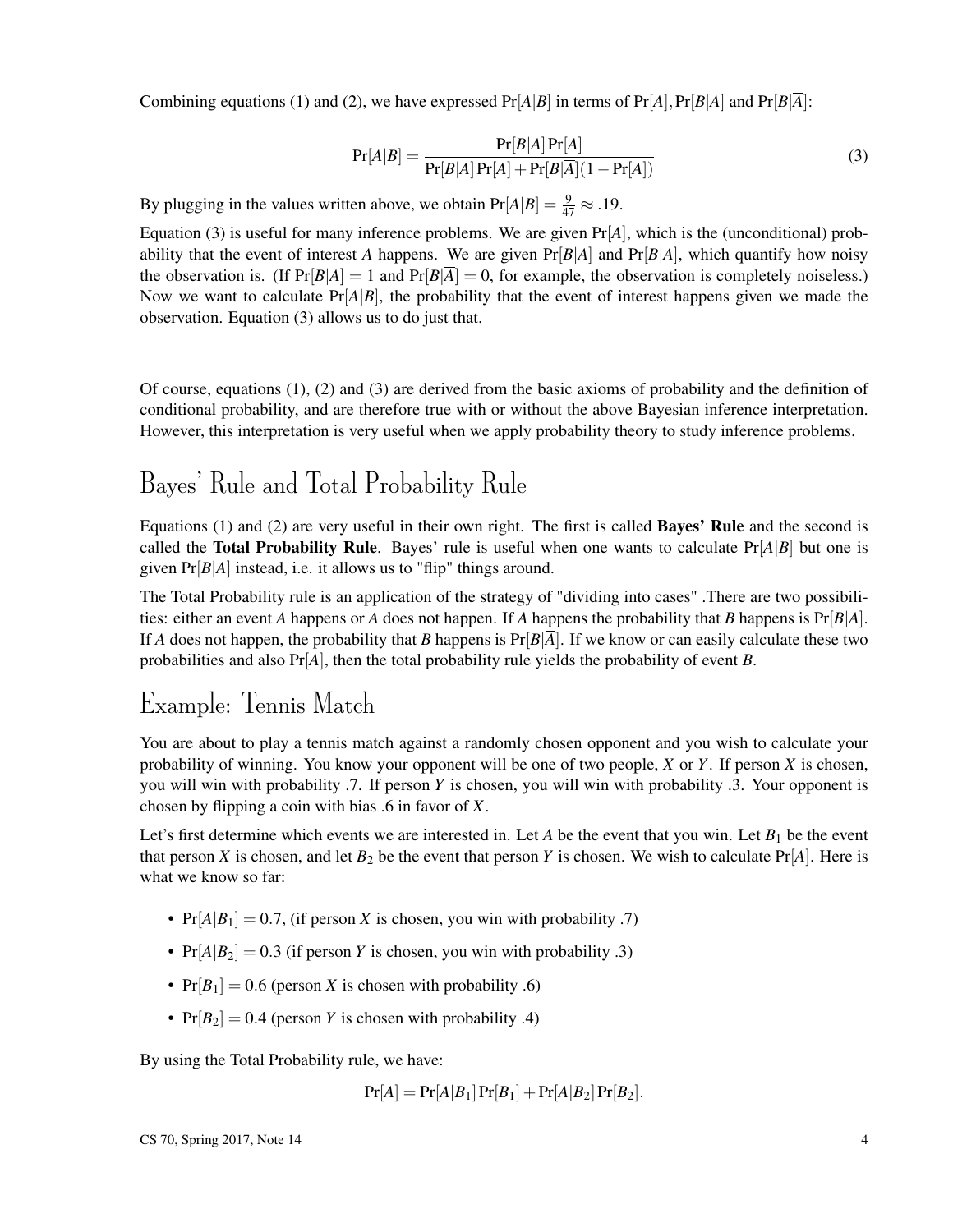Now we can simply plug in the known values above to obtain Pr[*A*]:

$$
Pr[A] = .7 \times .6 + .3 \times .4 = .54
$$

# Example: Balls and Bins

Imagine we have two bins containing black and white balls, and further suppose that we wanted to know what is the chance that we picked Bin 1 given that we picked a white ball, i.e.,  $Pr[B\infty]$ . Assume that we are unbiased when choosing a bin so that each bin is chosen with probability  $\frac{1}{2}$ .



A wrong approach is to say that the answer is clearly  $\frac{2}{3}$ , since we know there are a total of three white balls, two of which are in bin 1. However, this picture is misleading because the bins have equal "weight". Instead, what we should do is appropriately scale each sample point as the following picture shows:



This images shows that the sample space  $\Omega$  is equal to the union of the events contained in bin  $1(A_1)$  and bin 2(*A*<sub>2</sub>), so  $\Omega = A_1 \cup A_2$ . We can use the definition of conditional probability to see that

$$
Pr[Bin\ 1 | \bigcirc] = \tfrac{\tfrac{1}{10} + \tfrac{1}{10}}{\tfrac{1}{10} + \tfrac{1}{10} + \tfrac{1}{4}} = \tfrac{\tfrac{2}{10}}{\tfrac{9}{20}} = \tfrac{4}{9}
$$

Let us try to achieve this probability using Bayes' rule. To apply Bayes' rule, we need to compute  $Pr[\bigcirc |Bin$ 1], Pr[Bin 1] and Pr[ $\bigcirc$ ]. Pr[ $\bigcirc$ |Bin 1] is the chance that we pick a white ball given that we picked bin 1, which is  $\frac{2}{5}$ . Pr[Bin 1] is  $\frac{1}{2}$  as given in the description of the problem. Finally, Pr[ $\circ$ ] can be computed using the Total Probability rule:

$$
Pr[\bigcirc] = Pr[\bigcirc | Bin 1] \times Pr[Bin 1] + Pr[\bigcirc | Bin 2] \times Pr[Bin 2] = \frac{2}{5} \times \frac{1}{2} + \frac{1}{2} \times \frac{1}{2} = \frac{9}{20}.
$$

Observe that we can apply the Total Probability rule here because  $Pr[\text{Bin 1}]$  is the complement of  $Pr[\text{Bin 1}]$ 2]. Finally, if we plug the above values into Bayes' rule we obtain the probability that we picked bin 1 given that we picked a white ball:

$$
\Pr[\text{Bin 1} \mid \bigcirc] = \frac{\frac{2}{5} \times \frac{1}{2}}{\frac{9}{20}} = \frac{\frac{2}{10}}{\frac{9}{20}} = \frac{4}{9}.
$$

 $\text{CS } 70$ , Spring 2017, Note 14  $\overline{5}$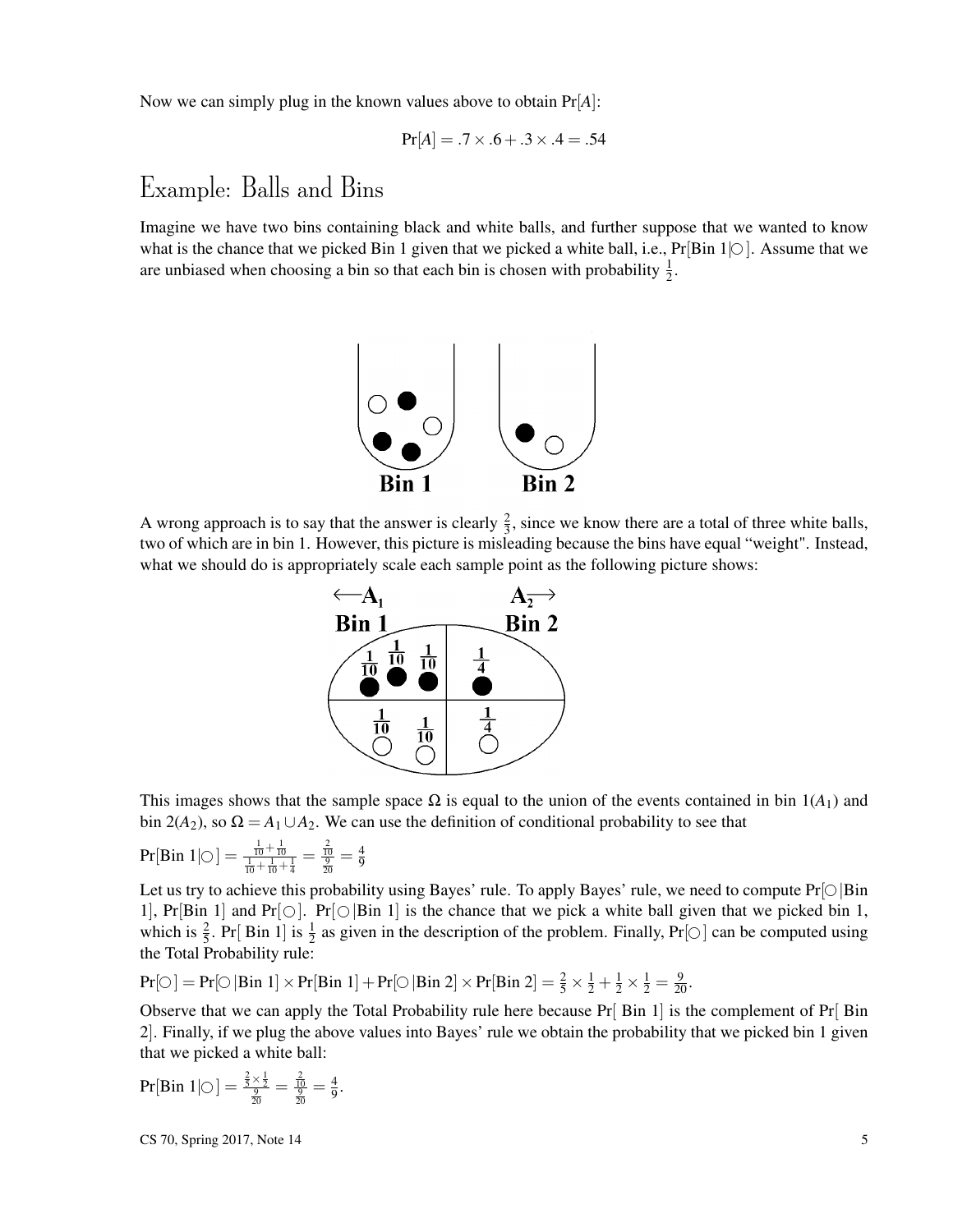All we have done above is combined Bayes' rule and the Total Probability rule; this is also how we obtained Equation (3). We could equivalently have plugged in the appropriate values to Equation (3).

### Combinations of events

In most applications of probability in Computer Science, we are interested in things like  $Pr[\bigcup_{i=1}^{n} A_i]$  and  $Pr[\bigcap_{i=1}^{n} A_i]$ , where the  $A_i$  are simple events (i.e., we know, or can easily compute, the  $Pr[A_i]$ ). The intersection  $\bigcap_i A_i$  corresponds to the logical AND of the events  $A_i$ , while the union  $\bigcup_i A_i$  corresponds to their logical OR. As an example, if  $A_i$  denotes the event that a failure of type *i* happens in a certain system, then  $\bigcup_i A_i$  is the event that the system fails.

In general, computing the probabilities of such combinations can be very difficult. In this section, we discuss some situations where it can be done. Let's start with independent events, for which intersections are quite simple to compute.

### Independent Events

**Definition 14.2** (Independence). *Two events A,B in the same probability space are independent if*  $Pr[A \cap$  $B$  = Pr[*A*]  $\times$  Pr[*B*]*.* 

The intuition behind this definition is the following. Suppose that  $Pr[B] > 0$ . Then we have

$$
\Pr[A|B] = \frac{\Pr[A \cap B]}{\Pr[B]} = \frac{\Pr[A] \times \Pr[B]}{\Pr[B]} = \Pr[A].
$$

Thus independence has the natural meaning that "the probability of *A* is not affected by whether or not *B* occurs." (By a symmetrical argument, we also have  $Pr[B|A] = Pr[B]$  provided  $Pr[A] > 0$ .) For events *A*, *B* such that  $Pr[B] > 0$ , the condition  $Pr[A|B] = Pr[A]$  is actually *equivalent* to the definition of independence.

Several of our previously mentioned random experiments consist of independent events. For example, if we flip a coin twice, the event of obtaining heads in the first trial is independent to the event of obtaining heads in the second trial. The same applies for two rolls of a die; the outcomes of each trial are independent.

The above definition generalizes to any finite set of events:

**Definition 14.3** (Mutual independence). *Events*  $A_1, \ldots, A_n$  *are mutually independent if for every subset*  $I ⊂$ {1,...,*n*}*,*

$$
\Pr[\bigcap_{i\in I}A_i]=\prod_{i\in I}\Pr[A_i].
$$

Note that we need this property to hold for *every* subset *I*.

For mutually independent events  $A_1, \ldots, A_n$ , it is not hard to check from the definition of conditional probability that, for any  $1 \le i \le n$  and any subset  $I \subseteq \{1, ..., n\} \setminus \{i\}$ , we have

$$
\Pr[A_i | \bigcap_{j \in I} A_j] = \Pr[A_i].
$$

Note that the independence of every pair of events (so-called *pairwise independence*) does *not* necessarily imply mutual independence. For example, it is possible to construct three events *A*,*B*,*C* such that each *pair* is independent but the triple *A*,*B*,*C* is *not* mutually independent.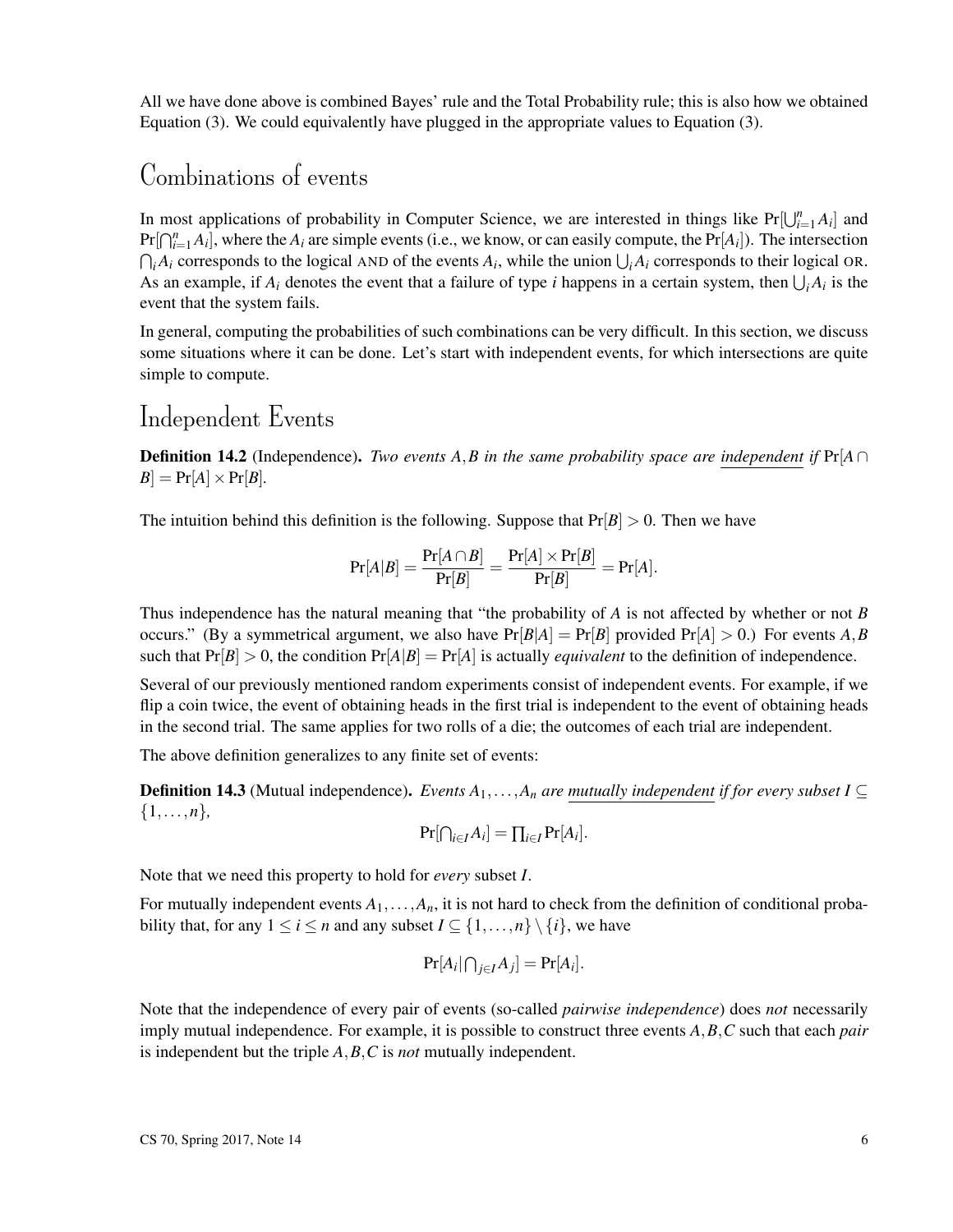#### Pairwise Independence Example

Suppose you toss a fair coin twice and let *A* be the event that the first flip is H's and *B* be the event that the second flip is H's. Now let *C* be the event that both flips are the same (i.e. both H's or both T's). Of course *A* and *B* are independent. What is more interesting is that so are *A* and *C*: given that the first toss came up H's, there is still an even chance that the second flip is the same as the first. Another way of saying this is that  $P[A \cap C] = P[A]P[C] = 1/4$  since  $A \cap C$  is the event that the first flip is H's and the second is also H's. By the same reasoning *B* and *C* are also independent. On the other hand, *A*, *B* and *C* are not mutually independent. For example if we are given that *A* and *B* occurred then the probability that *C* occurs is 1. So even though *A*, *B* and *C* are not mutually independent, every pair of them are independent. In other words, *A*, *B* and *C* are pairwise independent but not mutually independent.

# Intersections of events

Computing intersections of independent events is easy; it follows from the definition. We simply multiply the probabilities of each event. How do we compute intersections for events which may not be independent? From the definition of conditional probability, we immediately have the following product rule (sometimes also called the chain rule) for computing the probability of an intersection of events.

Theorem 14.1 (Product Rule). *For any events A*,*B, we have*

$$
Pr[A \cap B] = Pr[A] Pr[B|A].
$$

*More generally, for any events*  $A_1, \ldots, A_n$ *,* 

$$
\Pr[\bigcap_{i=1}^n A_i] = \Pr[A_1] \times \Pr[A_2|A_1] \times \Pr[A_3|A_1 \cap A_2] \times \cdots \times \Pr[A_n|\bigcap_{i=1}^{n-1} A_i].
$$

*Proof.* The first assertion follows directly from the definition of Pr[*B*|*A*] (and is in fact a special case of the second assertion with  $n = 2$ ).

To prove the second assertion, we will use induction on *n* (the number of events). The base case is  $n = 1$ , and corresponds to the statement that  $Pr[A] = Pr[A]$ , which is trivially true. For the inductive step, let  $n > 1$ and assume (the inductive hypothesis) that

$$
Pr[\bigcap_{i=1}^{n-1} A_i] = Pr[A_1] \times Pr[A_2|A_1] \times \cdots \times Pr[A_{n-1}| \bigcap_{i=1}^{n-2} A_i].
$$

Now we can apply the definition of conditional probability to the two events  $A_n$  and  $\bigcap_{i=1}^{n-1} A_i$  to deduce that

$$
Pr[\bigcap_{i=1}^{n} A_i] = Pr[A_n \cap (\bigcap_{i=1}^{n-1} A_i)] = Pr[A_n | \bigcap_{i=1}^{n-1} A_i] \times Pr[\bigcap_{i=1}^{n-1} A_i]
$$
  
=  $Pr[A_n | \bigcap_{i=1}^{n-1} A_i] \times Pr[A_1] \times Pr[A_2 | A_1] \times \cdots \times Pr[A_{n-1} | \bigcap_{i=1}^{n-2} A_i],$ 

where in the last line we have used the inductive hypothesis. This completes the proof by induction.  $\Box$ 

The product rule is particularly useful when we can view our sample space as a sequence of choices. The next few examples illustrate this point.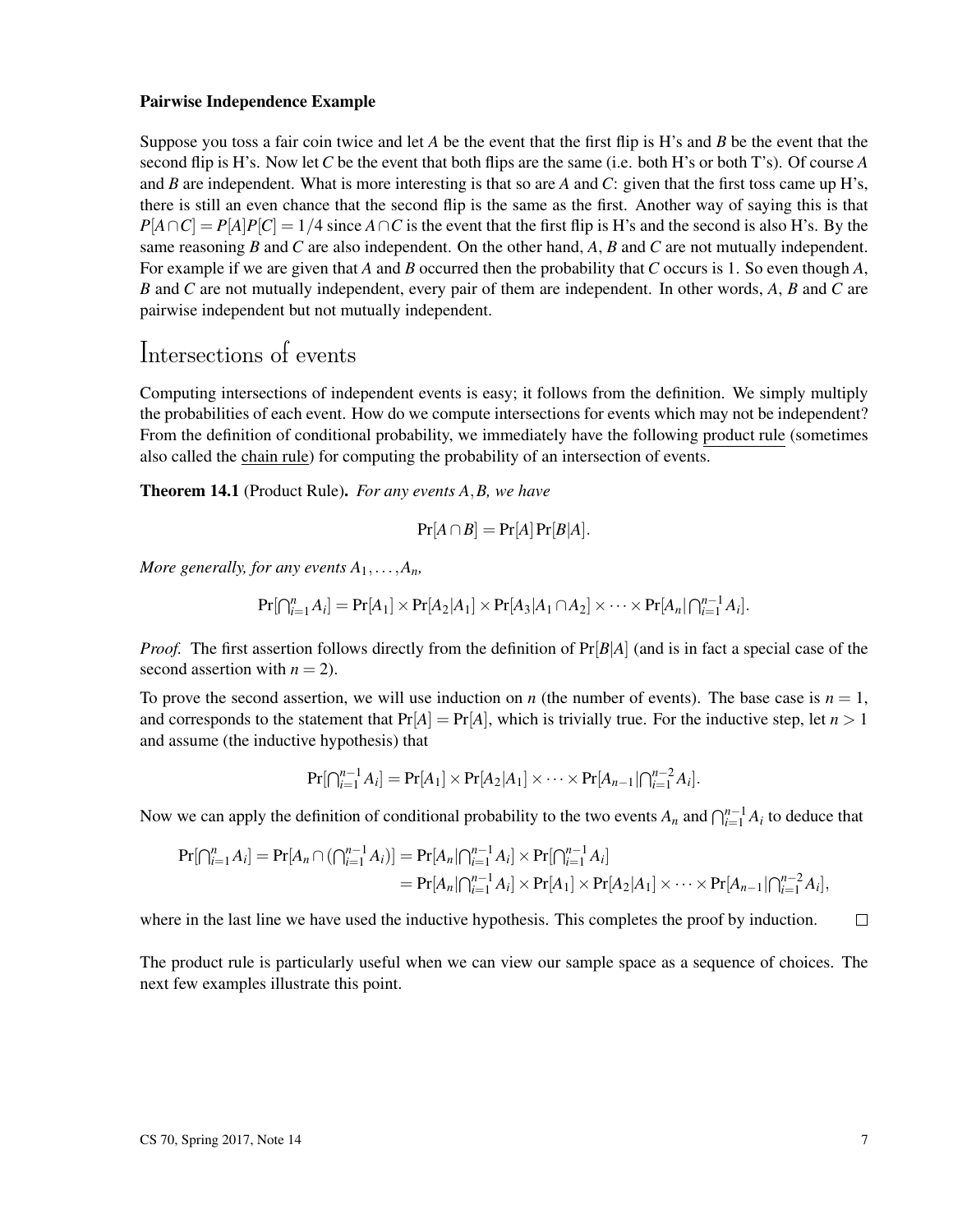### Examples

#### Coin tosses

Toss a fair coin three times. Let *A* be the event that all three tosses are heads. Then  $A = A_1 \cap A_2 \cap A_3$ , where *Ai* is the event that the *i*th toss comes up heads. We have

$$
Pr[A] = Pr[A1] \times Pr[A2|A1] \times Pr[A3|A1 \cap A2]
$$
  
= 
$$
Pr[A1] \times Pr[A2] \times Pr[A3]
$$
  
= 
$$
\frac{1}{2} \times \frac{1}{2} \times \frac{1}{2} = \frac{1}{8}.
$$

The second line here follows from the fact that the tosses are mutually independent. Of course, we already know that  $Pr[A] = \frac{1}{8}$  from our definition of the probability space in the previous lecture note. Another way of looking at this calculation is that it justifies our definition of the probability space, and shows that it was consistent with assuming that the coin flips are mutually independent.

If the coin is biased with heads probability *p*, we get, again using independence,

$$
Pr[A] = Pr[A_1] \times Pr[A_2] \times Pr[A_3] = p^3.
$$

And more generally, the probability of any sequence of *n* tosses containing *r* heads and  $n - r$  tails is  $p^r(1 - r)$  $p$ )<sup>*n*−*r*</sup>. This is in fact the reason we defined the probability space this way in the previous lecture note: we defined the sample point probabilities so that the coin tosses would behave independently.

#### Monty Hall

Recall the Monty Hall problem from the last lecture: there are three doors and the probability that the prize is behind any given door is  $\frac{1}{3}$ . There are goats behind the other two doors. The contestant picks a door randomly, and the host opens one of the other two doors, revealing a goat. How do we calculate intersections in this setting? For example, what is the probability that the contestant chooses door 1, the prize is behind door 2, and the host chooses door 3?

Let  $A_1$  be the event that the contestant chooses door 1, let  $A_2$  be the event that the prize is behind door 2, and let *A*<sub>3</sub> be the event that the host chooses door 3. We would like to compute  $Pr[A_1 \cap A_2 \cap A_3]$ . By the product rule:

$$
Pr[A_1 \cap A_2 \cap A_3] = Pr[A_1] \times Pr[A_2|A_1] \times Pr[A_3|A_1 \cap A_2]
$$

The probability of  $A_1$  is  $\frac{1}{3}$ , since the contestant is choosing the door at random. The probability  $A_2$  given  $A_1$  is still  $\frac{1}{3}$  since they are independent. The probability of the host choosing door 3 given events  $A_1$  and  $A_2$ is 1; the host cannot choose door 1, since the contestant has already opened it, and the host cannot choose door 2, since the host must reveal a goat (and not the prize). Therefore,

$$
Pr[A_1 \cap A_2 \cap A_3] = \frac{1}{3} \times \frac{1}{3} \times 1 = \frac{1}{9}.
$$

Observe that we did need conditional probability in this setting; had we simply multiplied the probabilities of each event, we would have obtained  $\frac{1}{27}$  since the probability of  $A_3$  is also  $\frac{1}{3}$  (can you figure out why?). What if we changed the situation, and instead asked for the probability that the contestant chooses door 1, the prize is behind door 1, and the host chooses door 2? We can use the same technique as above, but our final answer will be different. This is left as an exercise.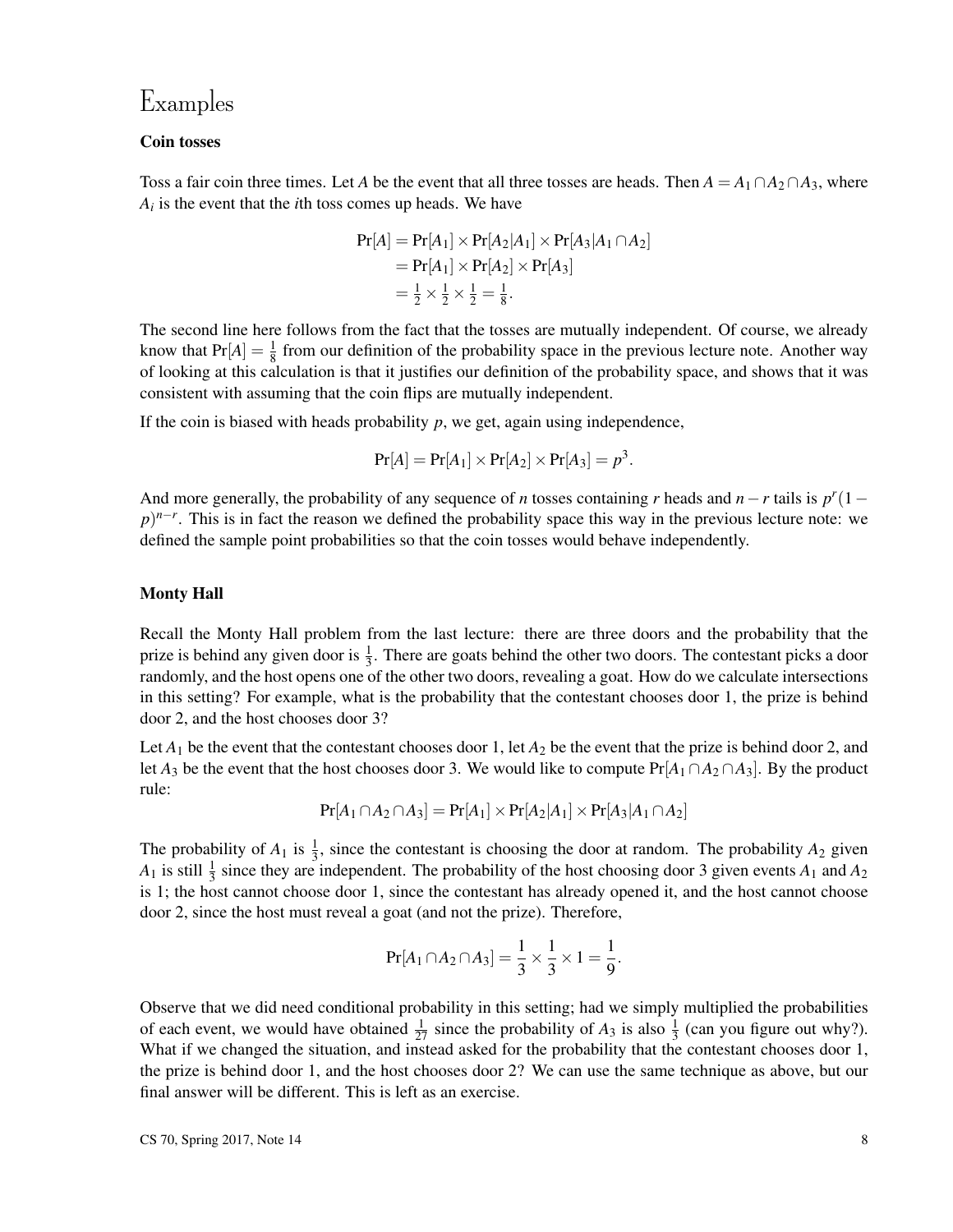#### Poker Hands

Let's use the product rule to compute the probability of a flush in a different way. This is equal to  $4 \times Pr[A]$ , where *A* is the probability of a Hearts flush. Intuitively, this should be clear since there are 4 suits; we'll see why this is formally true in the next section. We can write  $A = \bigcap_{i=1}^{5} A_i$ , where  $A_i$  is the event that the *i*th card we pick is a Heart. So we have

$$
Pr[A] = Pr[A_1] \times Pr[A_2|A_1] \times \cdots \times Pr[A_5| \bigcap_{i=1}^4 A_i].
$$

Clearly  $Pr[A_1] = \frac{13}{52} = \frac{1}{4}$  $\frac{1}{4}$ . What about Pr[ $A_2$ | $A_1$ ]? Well, since we are conditioning on  $A_1$  (the first card is a Heart), there are only 51 remaining possibilities for the second card, 12 of which are Hearts. So  $Pr[A_2|A_1] = \frac{12}{51}$ . Similarly,  $Pr[A_3|A_1 \cap A_2] = \frac{11}{50}$ , and so on. So we get

$$
4 \times \Pr[A] = 4 \times \frac{13}{52} \times \frac{12}{51} \times \frac{11}{50} \times \frac{10}{49} \times \frac{9}{48},
$$

which is exactly the same fraction we computed in the previous lecture note.

So now we have two methods of computing probabilities in many of our sample spaces. It is useful to keep these different methods around, both as a check on your answers and because in some cases one of the methods is easier to use than the other.

### Unions of Events

You are in Las Vegas, and you spy a new game with the following rules. You pick a number between 1 and 6. Then three dice are thrown. You win if and only if your number comes up on at least one of the dice.

The casino claims that your odds of winning are 50%, using the following argument. Let *A* be the event that you win. We can write  $A = A_1 \cup A_2 \cup A_3$ , where  $A_i$  is the event that your number comes up on die *i*. Clearly  $Pr[A_i] = \frac{1}{6}$  for each *i*. Therefore,

$$
Pr[A] = Pr[A_1 \cup A_2 \cup A_3] = Pr[A_1] + Pr[A_2] + Pr[A_3] = 3 \times \frac{1}{6} = \frac{1}{2}.
$$

Is this calculation correct? Well, suppose instead that the casino rolled six dice, and again you win iff your number comes up at least once. Then the analogous calculation would say that you win with probability  $6 \times \frac{1}{6} = 1$ , i.e., certainly! The situation becomes even more ridiculous when the number of dice gets bigger than 6.

The problem is that the events  $A_i$  are *not disjoint*: i.e., there are some sample points that lie in more than one of the *A<sup>i</sup>* . (We could get really lucky and our number could come up on two of the dice, or all three.) So if we add up the  $Pr[A_i]$  we are counting some sample points more than once.

Fortunately, there is a formula for this, known as the Principle of Inclusion/Exclusion:

**Theorem 14.2** (Inclusion/Exclusion). *For events*  $A_1, \ldots, A_n$  *in some probability space, we have* 

$$
Pr[\bigcup_{i=1}^{n} A_i] = \sum_{i=1}^{n} Pr[A_i] - \sum_{\{i,j\}} Pr[A_i \cap A_j] + \sum_{\{i,j,k\}} Pr[A_i \cap A_j \cap A_k] - \cdots \pm Pr[\bigcap_{i=1}^{n} A_i].
$$

*[In the above summations,*  $\{i, j\}$  *denotes all unordered pairs with*  $i \neq j$ ,  $\{i, j, k\}$  *denotes all unordered triples of distinct elements, and so on.]*